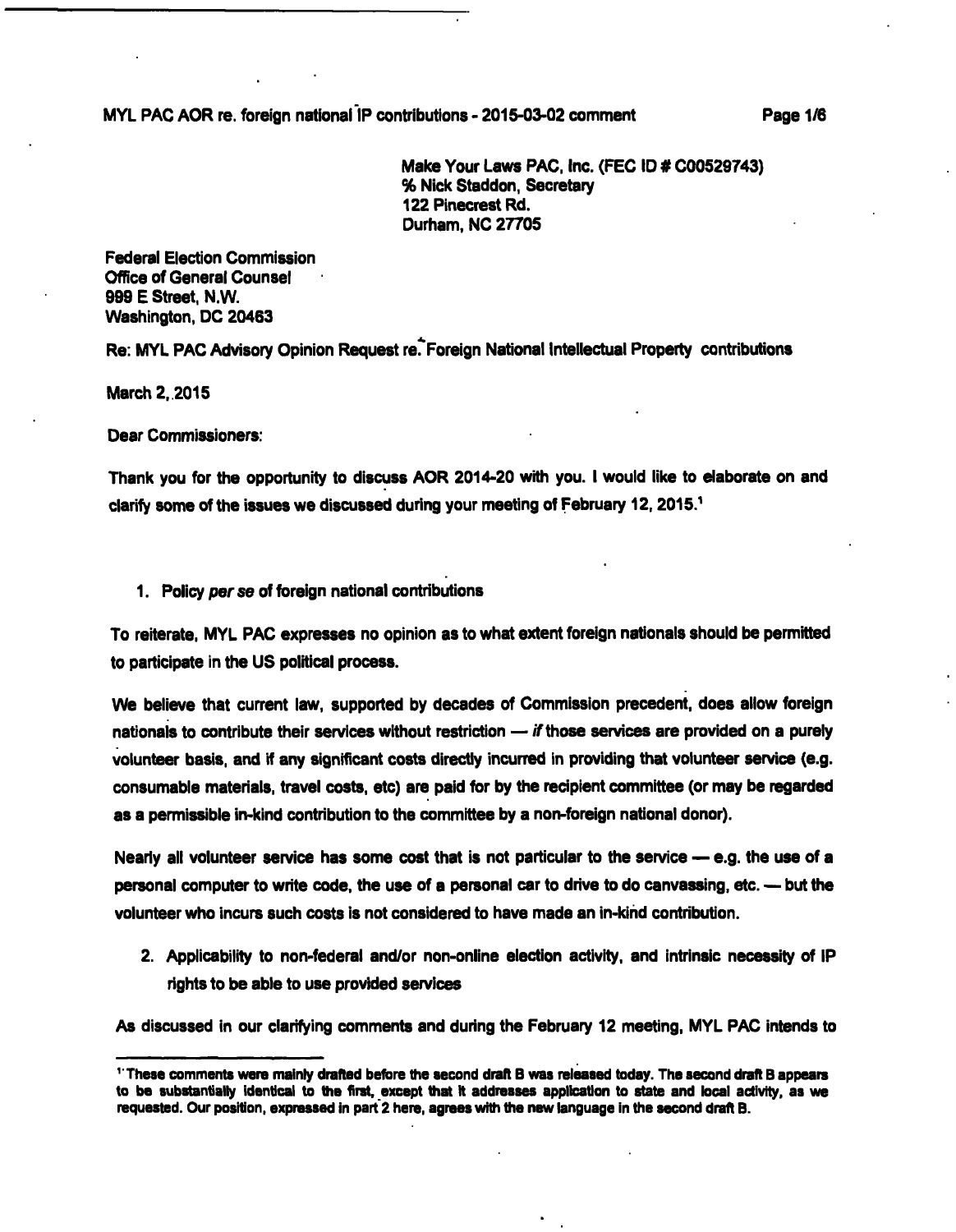## **MYL PAC AOR re. foreign national IP contributions - 2015-03-02 comment Page 2/6**

**engage in the whole range of activities that any other PAC may do. We expect to be piimarily working online, and concentrating on federal-elections, but intend to expand to state and locai level activity, and to use our intellectual property ("IP') outside of the Intemet as well (e.g. In mailings, TV, etc).** 

**in order to do so — and to accept volunteer services from foreign nationals that might affect our IP we would need to have complete confidence (i.e. explicit assurance in an Advisory Opinion) that we will be permitted to use it as we wish. Though we use non-commercial, open source IP (see below), we need to use it just as other committees that use IP obtained from paid sources. For the same practical reasons that MYL PAC needs to own its IP, we need to know that we will be able to fieely use the IP that the PAC owns, regardless of who contributed to its creation.** 

**Without such confidence, we would be forced to refuse volunteer contributions of IP-related services**  out of concern that they might 'taint' our codebase, branding, etc. in ways that would make the **resulting IP practically unusable. These include potential exposure of MYL PAC to PEC enforcement action or effectively rendering us unable to enforce our IP rights.** 

**We are aware of no substantive reason to treat IP created by volunteer foreign nationals differently than IP created by volunteer U.S. nationals with respect to how and where a PAC may use it. However, we would be happy to address any concerns or questions the Commission may have in that regard.** 

**We ask that the Commission's Advisory Opinion in this matter clearly address the use of IP resulting from volunteer services that may affect state and local activity, as well as federal activity, and that the Commission address in its opinion both online and offline use of IP created in this manner.** 

**Furthermore, because it is possible that state laws may vary on this issue, we ask that the Commission's opinion address the issue of federal preemption (and decide in favor of preemption), so that we will not have to seek an opinion from any state campaign finance agency in order to accept services that will affect our core IP.** 

## **3. Open source**

**The Commission had some questions regarding the meaning of the terms 'open source' and 'open source licensing'. We believe that question relates to a unique aspect of MYL PAC's operations that may be substantively significant to the Commission's decision. We hope that the Commission's approval of this AOR will encourage other committees to adopt open source as well.**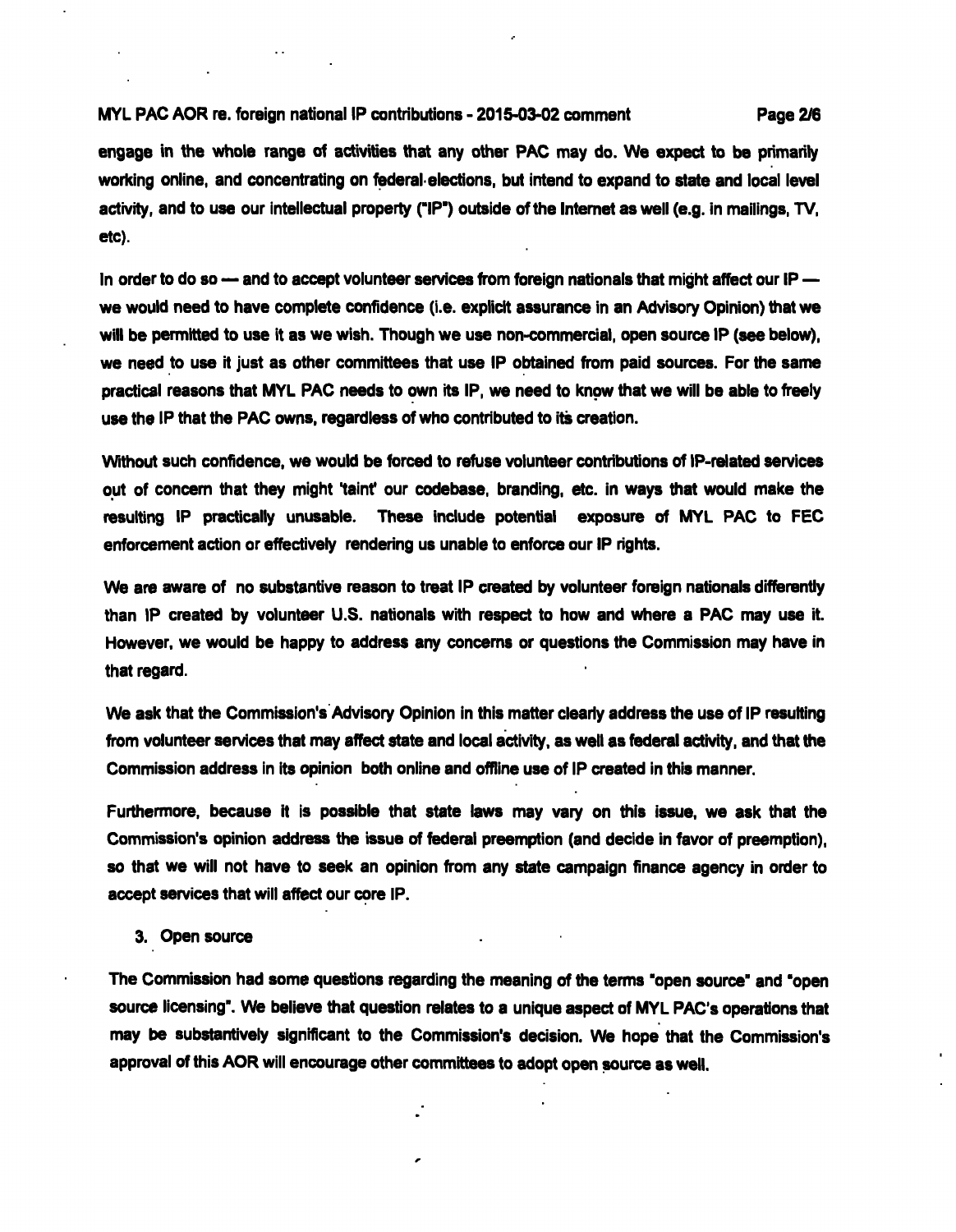## **MYLPACAOR re. foreign national IP contributions-2015-03-02 comment Page 3/6**

**"Open source" in this context means that anybody can view the programming source code that we**  use. Our code may be viewed at https://github.com/MakeYourLaws — that is the code that runs on **our sen/er and powers our website.** 

**"Open source licensing" means that, in addition to being able to view the source code, anybody without having to ask permission, pay,, or make any other arrangements — may reuse covered**  source code *provided that* they comply with the terms of the license. There are several popular open **sources licenses. We currently use the Affero GNU Public License (for our core code) and the MIT License (for libraries). These licenses require that any new works derived from iicensed works must be shared with the public under the same terms. Anyone is welcomed and encouraged to use and improve our code, and in retum, the author of any code based our code must share their improvements with us and with the public.** 

**We still own ail of our code, and those who may improve our code will own their improvements, to the extent that the improved code may be a derivative work'. Under the terms of our open source licenses, ail derivatives of the open source licensed work must be made freely available, which encourages innovation by expanding the amount of code available to everyone.** 

**It is important to underscore the culture of the open source community (i.e. those who write and benefit from open source code) as well as its practical operation. Our membership in this open**  source community motivated our request for AOR 2014-20, as we wish to accept volunteer services **from others. This is in keeping with the tradition of the open source culture, and we believe it is consistent with federal law and FEC Advisory Opinions.** 

**Our software itself uses many open source, open licensed software products developed and owned by others — Unix, Ruby, Rails, Redis, Puma, Resque, etc. — and we too have helped in some small part, by making improvements to that open source software which benefit everyone who uses it.** 

**This culture of freely sharing is consistent with the volunteer activity exemption that the Commission has repeatedly upheld, especially for volunteer activity conducted online.** 

**4. Analogies to other activity** 

**As we discussed during the Commission's meeting, though not squarely presented by our request, some analogies may be helpful to the Commission's consideration of how its ruling may affect other** 

T J,

**<sup>&#</sup>x27; We ask contributors to assign copyright to us, with Iicense back to the contributor, so that we can effectively**  enforce the terms of the license. There is also some IP that is not open source licensed, over which we must have exclusive ownership to have any ability to use it, such as any IP that is part of our trademarks or trade dress.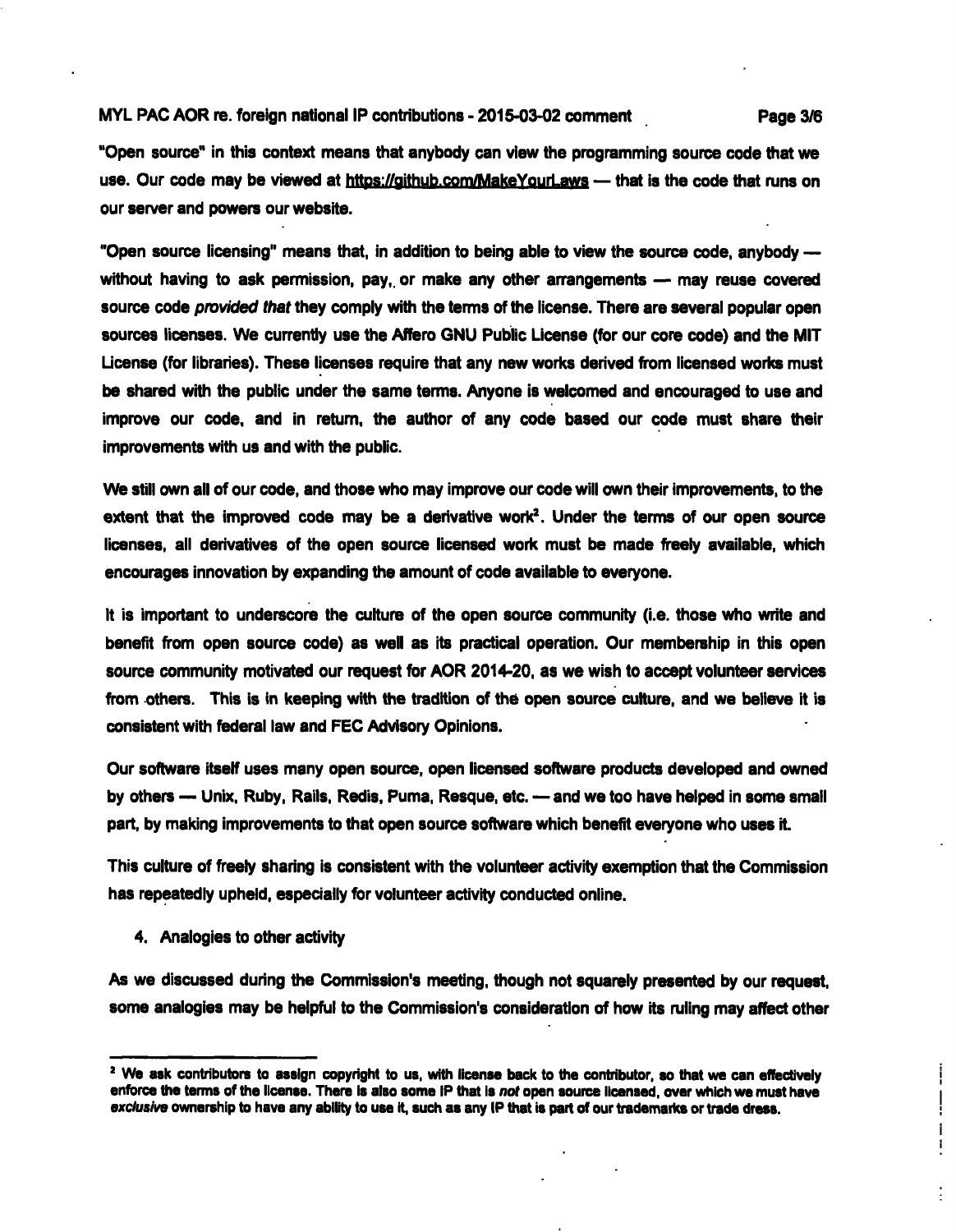**MYL PAC AOR re. foreign national IP contributions - 2015-03-02 comment Page 4/6 activity and whether to overturn previous advisory opinions.** 

**a. Tangible goods** 

Volunteers routinely create tangible products for committees in the course of providing services - for **Instance, they may hand-paint banners (where the materials are paid for by the committee), help cook or senre food (whose Ingredients etc. are paid for by the committee), and so forth. This is completely unremarkable, as is the committee's right to post that banner on their campaign headquarters, sell tickets to an event where the food is served, etc.** 

**Supposing that Elton John were a perfomnance painter rather than a pianist, his services to the**  Hillary Clinton campaign<sup>3</sup> would have resulted in a painting whose materials were paid for by the **committee. The Commission has already decided that the campaign was entitled to sell tickets to watch the performance,** 

**It follows from the Commission's earlier treatment of volunteer services that. If the service of painting per se Is permissible, then the campaign would also be entitled to sell the resulting painting, or reproductions thereof.** 

**As applied to our request, If the service of designing our logo is permitted, it must follow that we**  would be permitted to own the resulting logo -- and surely nobody would contest that a committee **may, for example, sell clothing bearing Its logo.** 

**b. Intangible goods** 

As the Commission pointed out, there are many intangible goods that are of value. However, not all **create an In-kind contribution.** 

For example, Bitcoin is a commodity treated as an in-kind contribution, as discussed at length in our comments on AOR 2014-02 and AOR 2013-15. Despite being intangible, it is absolutely illegal for foreign nationals to contribute Bitcoin to a political committee, whether directly or indirectly.

However, one cannot create Bitcoin without spending money on electricity, or own a share of stock **without paying for it. Those intangible goods do not come Into existence simply by performing a**  service or speech act.

Pure intellectual property, such as copyright or trademark rights, is an intrinsically different kind of **"thing". Acts of speech — writing code, performing a song, drawing an artistic work, creating a slogan** 

**a See MURs 5987, 5996, and 6015.**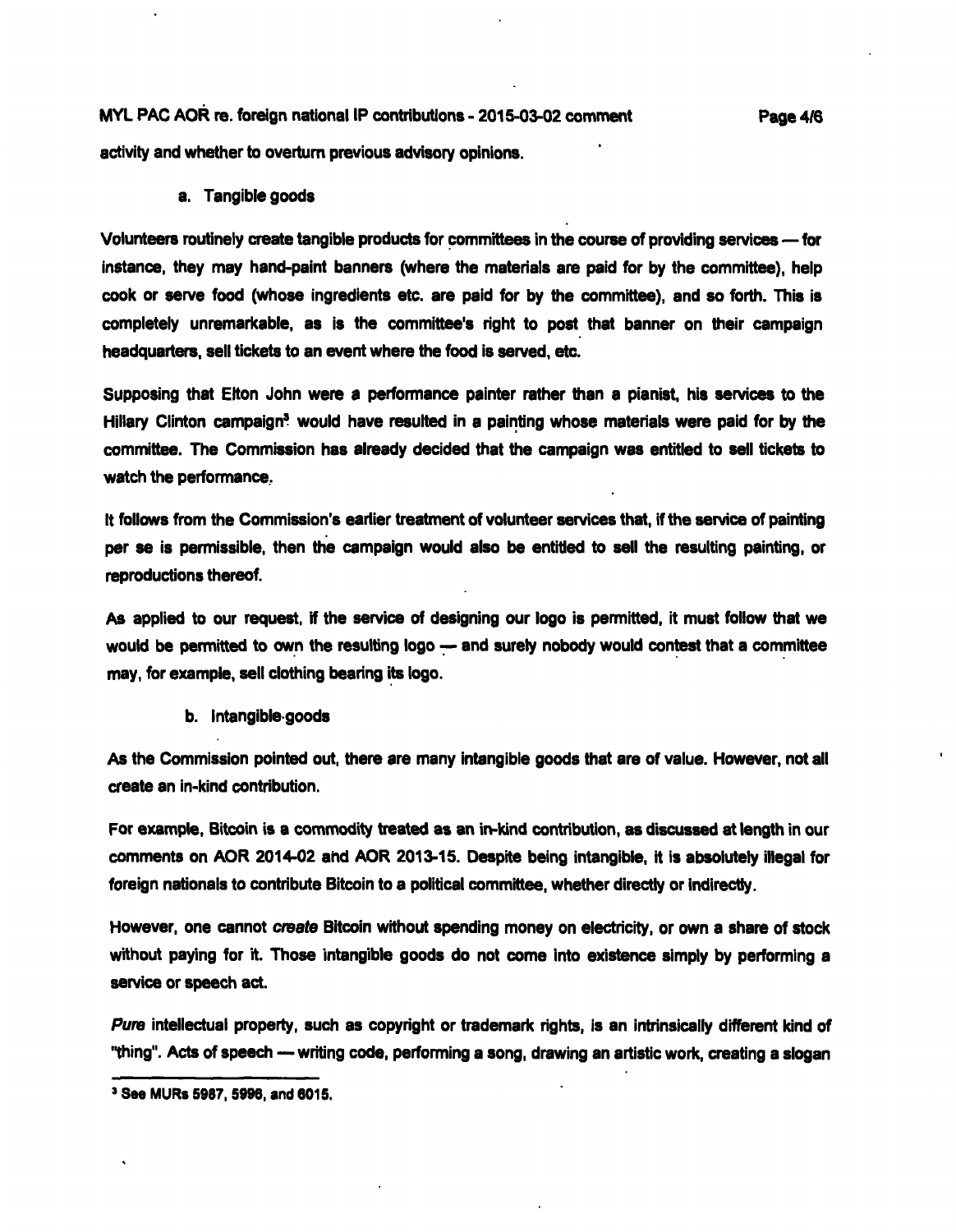**MYL PAC AOR re. foreign national IP contributions - 2015-03-02 comment Page 5/6** 

**or advertising copy — create intellectual property, if recorded, with only de minimis expense.** 

In this sense, we understand the FECA volunteer services exemption as including a blanket **exemption for any speech act with only de minimis costs, and any intellectual property resulting from it or necessary to make use of it.\*** 

**The Commission could distinguish between intellectual property used to run our website (e.g. our code, which is open source arid open license) and IP which is in principle separable (e.g. our logo,**  which isn't open license). Coding would come under the Internet exemption for "maintaining" a **website. Logo design comes more squarely under the volunteer services exemption, as it is not limited to use oniine.** 

**We would of course prefer to be able to accept both kinds of services without restriction, and we cannot accept the sen/ice if it is encumbered by a restriction on our use of its result.** 

**5. Inapplicability to paid work** 

**As we discussed during the meeting, and during the hearing on REG 2014-01, we submit that the volunteer exemption is exactly that: an exemption for volunteer work that has no more than de minimis out-of-pocket costs, and therefore is not an in-kind contribution.** 

**The Commission should continue to uphold this exemption, and protect the ability of people around the world to provide occasional volunteer services within the U.S. political process when money is not involved. The core of the Commission's purview is to control and disclose the flow of money (or valuable goods) — not of mere expression or volunteer activities.** 

**However, if activities are not made purely on a volunteer basis, or the volunteer or some third party incurs significant costs in providing or enabling the services, this exemption does not apply. Instead, such conduct would constitute an in-kind contribution (or perhaps an independent expenditure, in other contexts).** 

**If a third party were to pay a programmer to provide us with services, that would likewise be an in-kind contribution from that third party, which we could only accept if the in-kind contribution was itself permissible.** 

<sup>&</sup>lt;sup>4</sup> We note that the question of what activity is permissible by foreign nationals goes directly to issues discussed in **the REG 2014-01 ANPRM hearing re. what Internet activity is regulated by the FECA. Our position is simple, and we hope the Commission will agree: If there are only de minimis costs, like use of a volunteer's existing computer**  equipment which is mainly used for other purposes, the activity is not regulated at all. If significant cost is involved **(people paid, equipment bought, etc), then the flow of that money is regulated.**